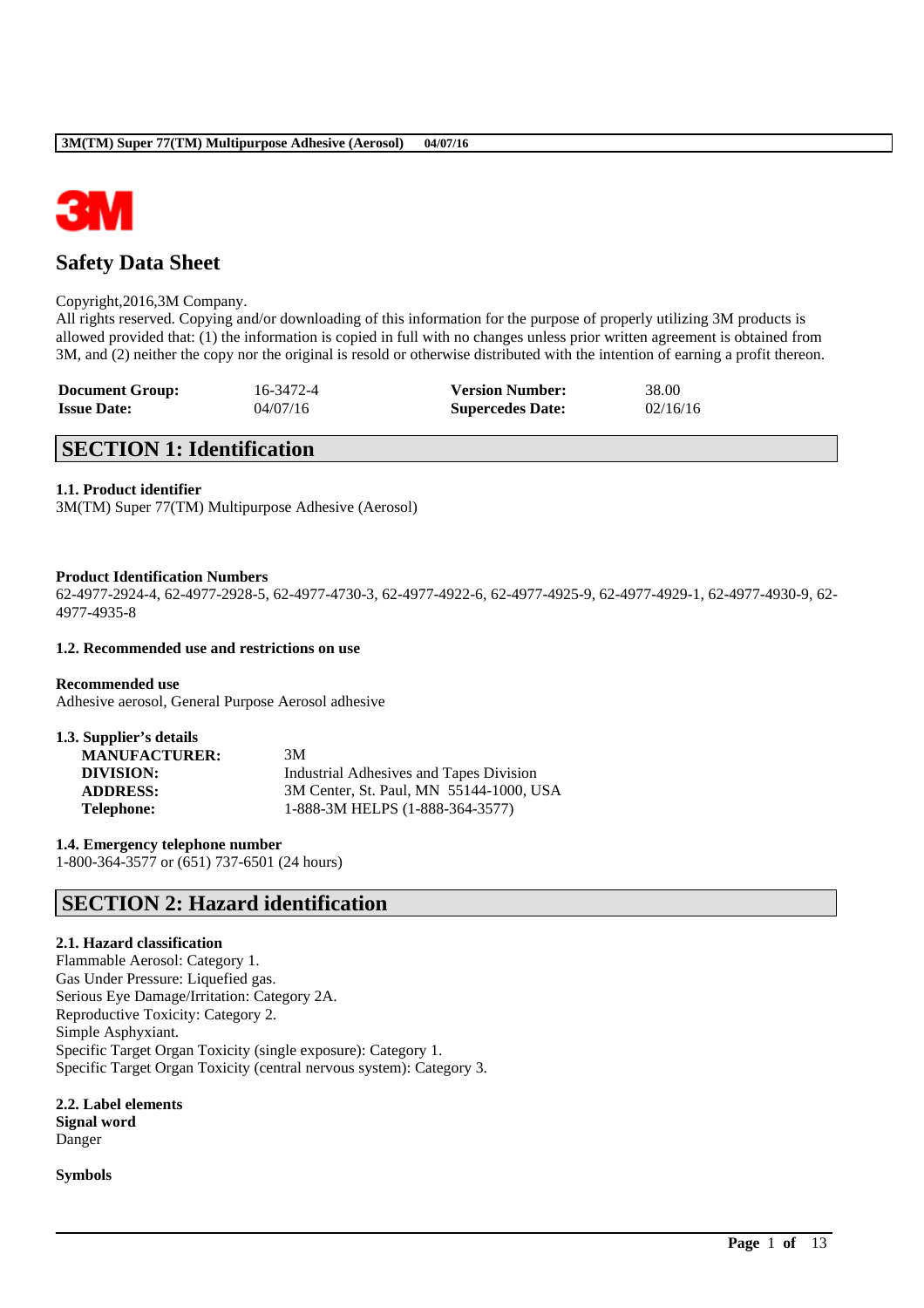Flame | Gas cylinder | Exclamation mark | Health Hazard |

#### **Pictograms**



**Hazard Statements** Extremely flammable aerosol. Contains gas under pressure; may explode if heated.

Causes serious eye irritation. May cause drowsiness or dizziness. Suspected of damaging fertility or the unborn child. May displace oxygen and cause rapid suffocation.

Causes damage to organs: cardiovascular system |

# **Precautionary Statements**

**General:**

Keep out of reach of children.

## **Prevention:**

Obtain special instructions before use. Do not handle until all safety precautions have been read and understood. Keep away from heat/sparks/open flames/hot surfaces. - No smoking. Do not spray on an open flame or other ignition source. Pressurized container: Do not pierce or burn, even after use. Do not breathe dust/fume/gas/mist/vapors/spray. Use only outdoors or in a well-ventilated area. Wear protective gloves and eye/face protection. Do not eat, drink or smoke when using this product. Wash thoroughly after handling.

### **Response:**

IF INHALED: Remove person to fresh air and keep comfortable for breathing. IF IN EYES: Rinse cautiously with water for several minutes. Remove contact lenses, if present and easy to do. Continue rinsing. If eye irritation persists: Get medical advice/attention. IF exposed or concerned: Get medical advice/attention. Specific treatment (see Notes to Physician on this label).

#### **Storage:**

Protect from sunlight. Do not expose to temperatures exceeding 50C/122F. Keep container tightly closed. Store locked up in a well-ventilated place.

# **Disposal:**

Dispose of contents/container in accordance with applicable local/regional/national/international regulations.

### **Notes to Physician:**

Exposure may increase myocardial irritability. Do not administer sympathomimetic drugs unless absolutely necessary.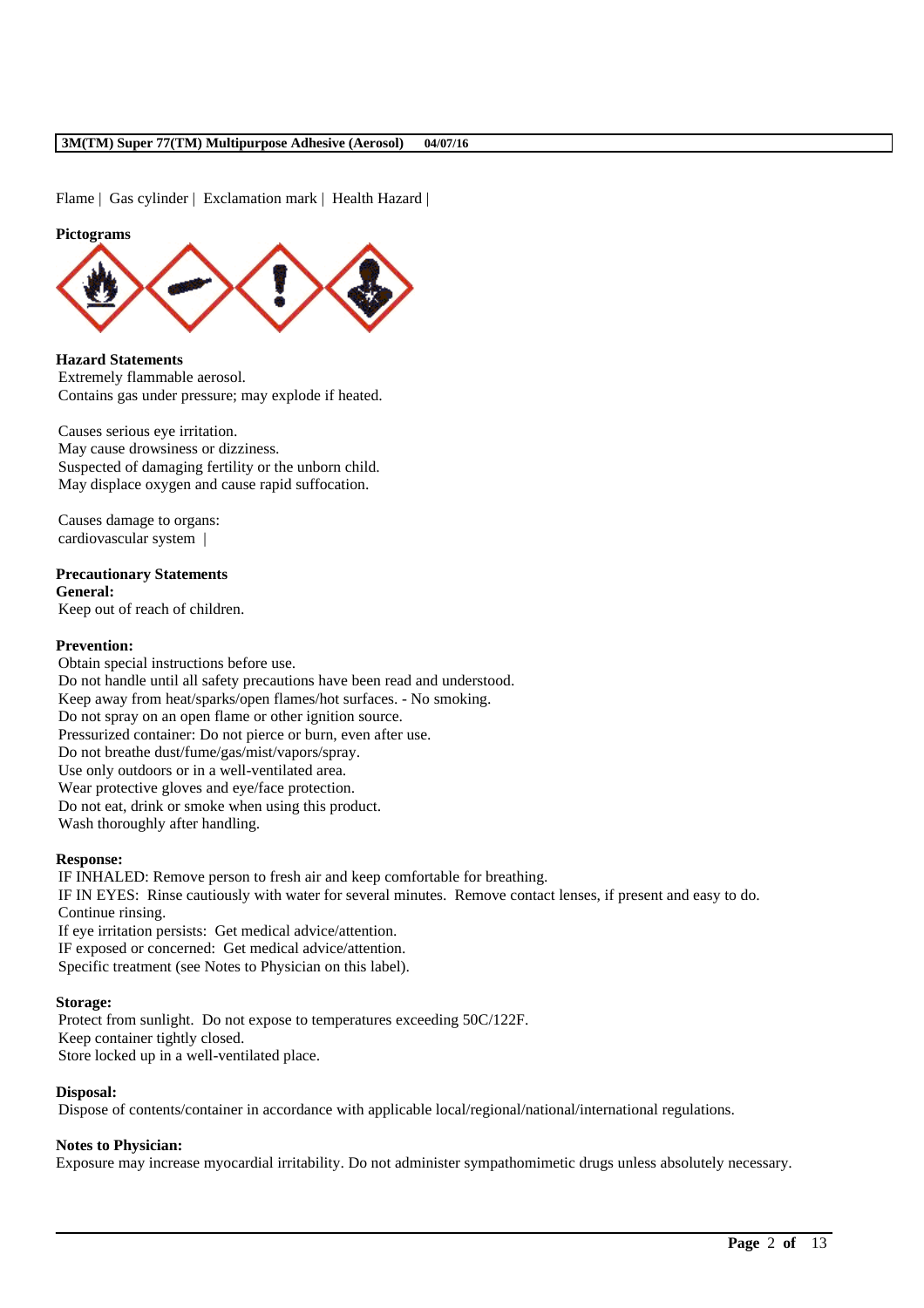## **2.3. Hazards not otherwise classified**

Intentional misuse by deliberately concentrating and inhaling contents can be harmful or fatal.

# **SECTION 3: Composition/information on ingredients**

| Ingredient                                                        | C.A.S. No.    | $%$ by Wt                |
|-------------------------------------------------------------------|---------------|--------------------------|
| Acetone                                                           | $67-64-1$     | 20 - 30 Trade Secret *   |
| Non-volatile components (N.J.T.S. Registry No.<br>04499600-6433P) | Trade Secret* | 20 - 30 Trade Secret $*$ |
| Propane                                                           | 74-98-6       | 15 - 25 Trade Secret *   |
| Cyclohexane                                                       | 110-82-7      | 10 - 20 Trade Secret *   |
| Petroleum distillates                                             | 64742-49-0    | 10 - 20 Trade Secret *   |
| Hexane                                                            | 110-54-3      | < 0.5                    |

\*The specific chemical identity and/or exact percentage (concentration) of this composition has been withheld as a trade secret.

# **SECTION 4: First aid measures**

### **4.1. Description of first aid measures**

## **Inhalation:**

Remove person to fresh air. Get medical attention.

### **Skin Contact:**

Wash with soap and water. If signs/symptoms develop, get medical attention.

### **Eye Contact:**

Immediately flush with large amounts of water. Remove contact lenses if easy to do. Continue rinsing. Get medical attention.

### **If Swallowed:**

Rinse mouth. If you feel unwell, get medical attention.

### **4.2. Most important symptoms and effects, both acute and delayed**

See Section 11.1. Information on toxicological effects.

#### **4.3. Indication of any immediate medical attention and special treatment required**

Exposure may increase myocardial irritability. Do not administer sympathomimetic drugs unless absolutely necessary.

\_\_\_\_\_\_\_\_\_\_\_\_\_\_\_\_\_\_\_\_\_\_\_\_\_\_\_\_\_\_\_\_\_\_\_\_\_\_\_\_\_\_\_\_\_\_\_\_\_\_\_\_\_\_\_\_\_\_\_\_\_\_\_\_\_\_\_\_\_\_\_\_\_\_\_\_\_\_\_\_\_\_\_\_\_\_\_\_\_\_

# **SECTION 5: Fire-fighting measures**

### **5.1. Suitable extinguishing media**

Use a fire fighting agent suitable for the surrounding fire.

### **5.2. Special hazards arising from the substance or mixture**

Closed containers exposed to heat from fire may build pressure and explode.

| <b>Hazardous Decomposition or By-Products</b> |                          |
|-----------------------------------------------|--------------------------|
| <b>Substance</b>                              | <b>Condition</b>         |
| Aldehydes                                     | During Combustion        |
| Carbon monoxide                               | During Combustion        |
| Carbon dioxide                                | <b>During Combustion</b> |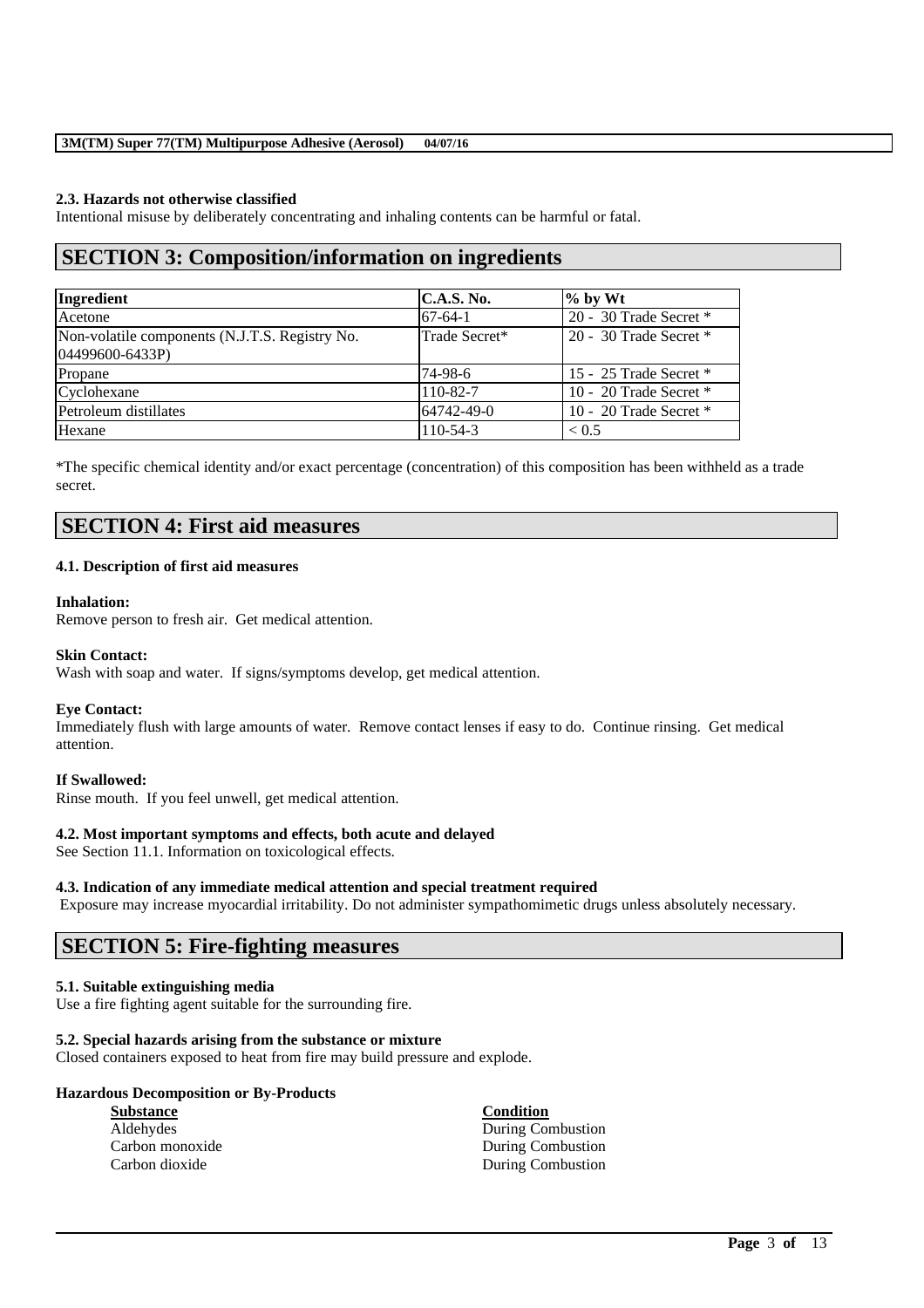## **5.3. Special protective actions for fire-fighters**

Water may not effectively extinguish fire; however, it should be used to keep fire-exposed containers and surfaces cool and prevent explosive rupture.

# **SECTION 6: Accidental release measures**

## **6.1. Personal precautions, protective equipment and emergency procedures**

Evacuate area. Keep away from heat/sparks/open flames/hot surfaces. - No smoking. Use only non-sparking tools. Ventilate the area with fresh air. For large spill, or spills in confined spaces, provide mechanical ventilation to disperse or exhaust vapors, in accordance with good industrial hygiene practice. Warning! A motor could be an ignition source and could cause flammable gases or vapors in the spill area to burn or explode. Refer to other sections of this SDS for information regarding physical and health hazards, respiratory protection, ventilation, and personal protective equipment.

### **6.2. Environmental precautions**

Avoid release to the environment.

# **6.3. Methods and material for containment and cleaning up**

If possible, seal leaking container. Place leaking containers in a well-ventilated area, preferably an operating exhaust hood, or if necessary outdoors on an impermeable surface until appropriate packaging for the leaking container or its contents is available. Contain spill. Cover spill area with a fire-extinguishing foam. An appropriate aqueous film forming foam (AFFF) is recommended. Working from around the edges of the spill inward, cover with bentonite, vermiculite, or commercially available inorganic absorbent material. Mix in sufficient absorbent until it appears dry. Remember, adding an absorbent material does not remove a physical, health, or environmental hazard. Collect as much of the spilled material as possible using non-sparking tools. Place in a metal container approved for transportation by appropriate authorities. Clean up residue with an appropriate solvent selected by a qualified and authorized person. Ventilate the area with fresh air. Read and follow safety precautions on the solvent label and SDS. Seal the container. Dispose of collected material as soon as possible.

# **SECTION 7: Handling and storage**

# **7.1. Precautions for safe handling**

Keep out of reach of children. Do not handle until all safety precautions have been read and understood. Keep away from heat/sparks/open flames/hot surfaces. - No smoking. Do not spray on an open flame or other ignition source. Do not pierce or burn, even after use. Do not breathe dust/fume/gas/mist/vapors/spray. Do not get in eyes, on skin, or on clothing. Do not eat, drink or smoke when using this product. Wash thoroughly after handling. Avoid release to the environment. Avoid contact with oxidizing agents (eg. chlorine, chromic acid etc.) Use personal protective equipment (gloves, respirators, etc.) as required.

# **7.2. Conditions for safe storage including any incompatibilities**

Store in a well-ventilated place. Keep container tightly closed. Protect from sunlight. Do not expose to temperatures exceeding 50C/122F. Store away from heat. Store away from acids. Store away from oxidizing agents.

# **SECTION 8: Exposure controls/personal protection**

# **8.1. Control parameters**

# **Occupational exposure limits**

If a component is disclosed in section 3 but does not appear in the table below, an occupational exposure limit is not available for the component.

| Ingredient  | <b>C.A.S. No.</b> | Agency       | Limit type                       | <b>Additional Comments</b> |
|-------------|-------------------|--------------|----------------------------------|----------------------------|
| Hexane      | $110-54-3$        | <b>ACGIH</b> | TWA:50 ppm                       | <b>Skin Notation</b>       |
| Hexane      | $110-54-3$        | <b>OSHA</b>  | $\text{TWA:1800 mg/m3(500 ppm)}$ |                            |
| Cyclohexane | 110-82-7          | <b>ACGIH</b> | TWA:100 ppm                      |                            |
| Cyclohexane | 110-82-7          | <b>OSHA</b>  | $\text{TWA:1050 mg/m3(300 ppm)}$ |                            |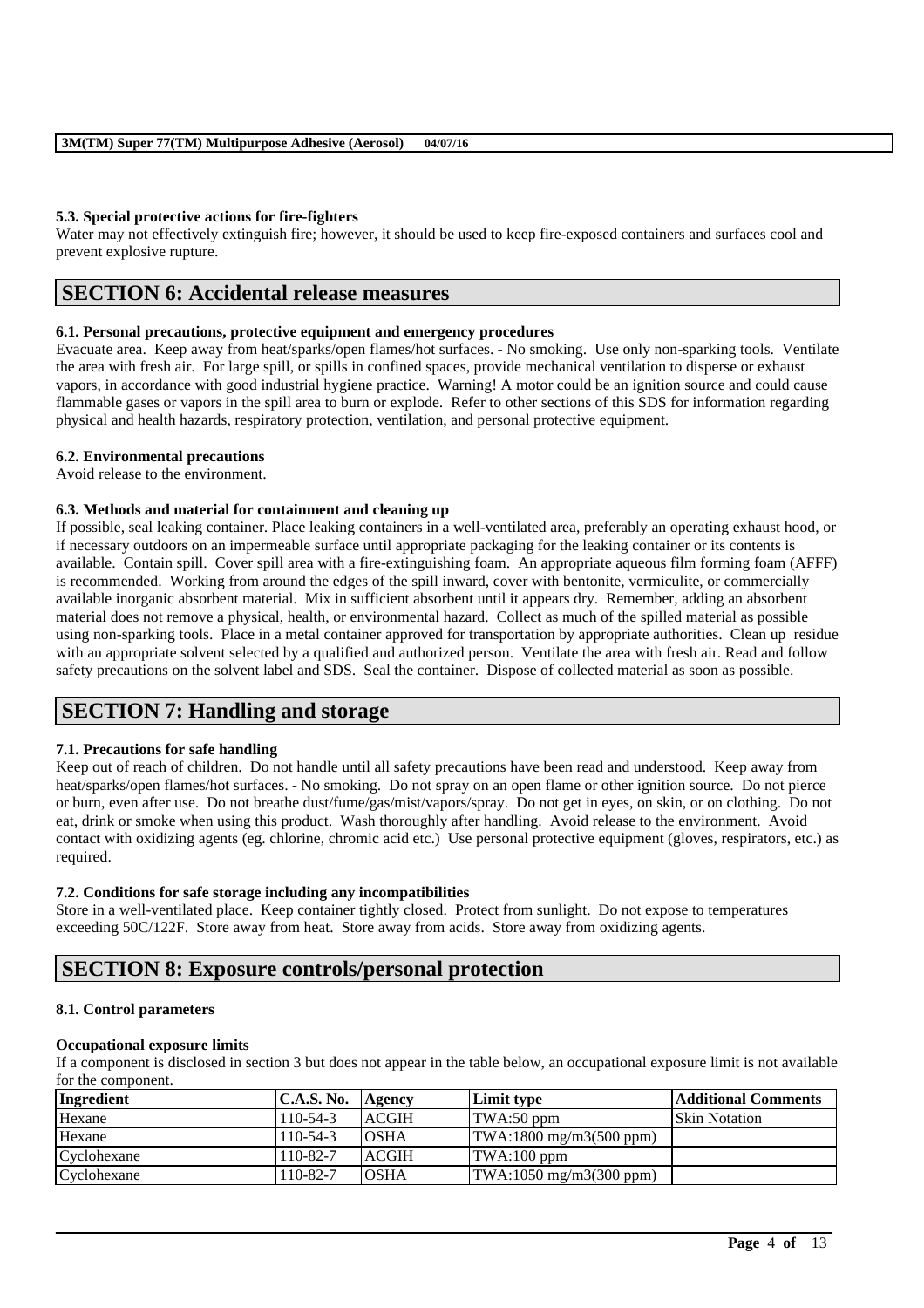| Petroleum distillates                                                                                                                                                                                                                                                                                                                                                                                                  | 64742-49-0 CMRG |              | TWA:50 ppm                                          |        |
|------------------------------------------------------------------------------------------------------------------------------------------------------------------------------------------------------------------------------------------------------------------------------------------------------------------------------------------------------------------------------------------------------------------------|-----------------|--------------|-----------------------------------------------------|--------|
| Acetone                                                                                                                                                                                                                                                                                                                                                                                                                | $67-64-1$       | ACGIH        | TWA:250 ppm;STEL:500 ppm A4: Not class. as human    |        |
|                                                                                                                                                                                                                                                                                                                                                                                                                        |                 |              |                                                     | carcin |
| Acetone                                                                                                                                                                                                                                                                                                                                                                                                                | $67-64-1$       | <b>OSHA</b>  | $\text{TWA:} 2400 \text{ mg/m} 3(1000 \text{ ppm})$ |        |
| Propane                                                                                                                                                                                                                                                                                                                                                                                                                | 74-98-6         | <b>ACGIH</b> | Limit value not established:                        |        |
| Propane                                                                                                                                                                                                                                                                                                                                                                                                                | 74-98-6         | <b>OSHA</b>  | $TWA:1800$ mg/m $3(1000$ ppm)                       |        |
| $\overline{a}$ $\overline{a}$ $\overline{a}$ $\overline{a}$ $\overline{a}$ $\overline{a}$ $\overline{a}$ $\overline{a}$ $\overline{a}$ $\overline{a}$ $\overline{a}$ $\overline{a}$ $\overline{a}$ $\overline{a}$ $\overline{a}$ $\overline{a}$ $\overline{a}$ $\overline{a}$ $\overline{a}$ $\overline{a}$ $\overline{a}$ $\overline{a}$ $\overline{a}$ $\overline{a}$ $\overline{$<br>$\sim$ $\sim$<br>$\sim$ $\sim$ |                 |              |                                                     |        |

ACGIH : American Conference of Governmental Industrial Hygienists

AIHA : American Industrial Hygiene Association

CMRG : Chemical Manufacturer's Recommended Guidelines

OSHA : United States Department of Labor - Occupational Safety and Health Administration

TWA: Time-Weighted-Average

STEL: Short Term Exposure Limit

CEIL: Ceiling

### **8.2. Exposure controls**

### **8.2.1. Engineering controls**

Do not remain in area where available oxygen may be reduced. Use general dilution ventilation and/or local exhaust ventilation to control airborne exposures to below relevant Exposure Limits and/or control dust/fume/gas/mist/vapors/spray. If ventilation is not adequate, use respiratory protection equipment.

### **8.2.2. Personal protective equipment (PPE)**

### **Eye/face protection**

Select and use eve/face protection to prevent contact based on the results of an exposure assessment. The following eve/face protection(s) are recommended:

Indirect Vented Goggles

# **Skin/hand protection**

Select and use gloves and/or protective clothing approved to relevant local standards to prevent skin contact based on the results of an exposure assessment. Selection should be based on use factors such as exposure levels, concentration of the substance or mixture, frequency and duration, physical challenges such as temperature extremes, and other use conditions. Consult with your glove and/or protective clothing manufacturer for selection of appropriate compatible gloves/protective clothing.

Gloves made from the following material(s) are recommended: Butyl Rubber Nitrile Rubber

### **Respiratory protection**

An exposure assessment may be needed to decide if a respirator is required. If a respirator is needed, use respirators as part of a full respiratory protection program. Based on the results of the exposure assessment, select from the following respirator type(s) to reduce inhalation exposure:

\_\_\_\_\_\_\_\_\_\_\_\_\_\_\_\_\_\_\_\_\_\_\_\_\_\_\_\_\_\_\_\_\_\_\_\_\_\_\_\_\_\_\_\_\_\_\_\_\_\_\_\_\_\_\_\_\_\_\_\_\_\_\_\_\_\_\_\_\_\_\_\_\_\_\_\_\_\_\_\_\_\_\_\_\_\_\_\_\_\_

Half facepiece or full facepiece supplied-air respirator

For questions about suitability for a specific application, consult with your respirator manufacturer.

# **SECTION 9: Physical and chemical properties**

### **9.1. Information on basic physical and chemical properties**

| <b>General Physical Form:</b>  | Liquid aerosol            |
|--------------------------------|---------------------------|
| <b>Specific Physical Form:</b> | Aerosol                   |
| Odor, Color, Grade:            | Clear, sweet, fruity odor |
| Odor threshold                 | No Data Available         |
| рH                             | No Data Available         |
| <b>Melting point</b>           | No Data Available         |
| <b>Boiling Point</b>           | Not Applicable            |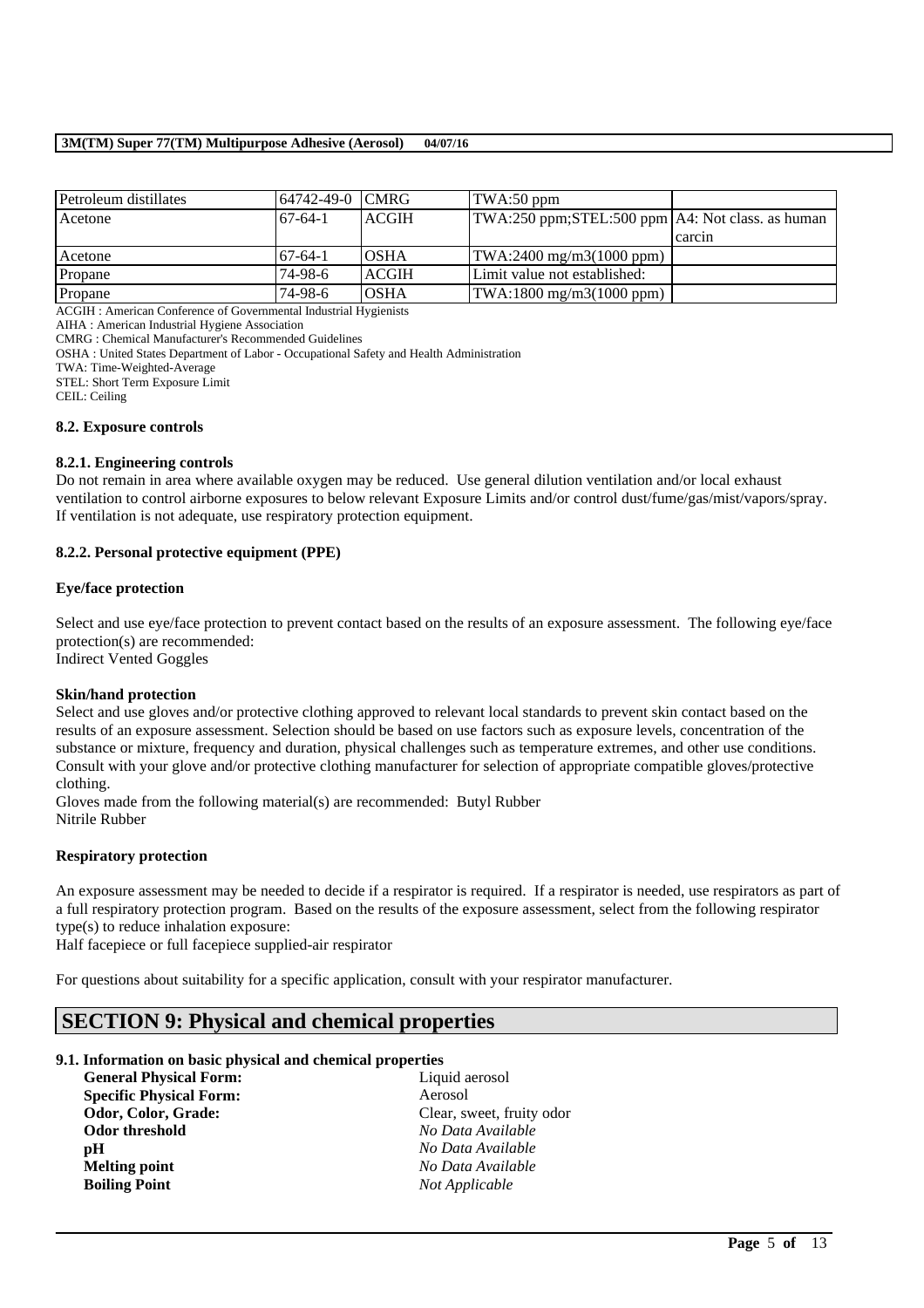| <b>Flash Point</b>                            | -42.00 °F [ <i>Test Method:</i> Tagliabue Closed Cup] |
|-----------------------------------------------|-------------------------------------------------------|
| <b>Evaporation rate</b>                       | 1.9 [ $RefStd: ETHER=1$ ]                             |
| <b>Flammability</b> (solid, gas)              | Not Applicable                                        |
| <b>Flammable Limits(LEL)</b>                  | No Data Available                                     |
| <b>Flammable Limits(UEL)</b>                  | No Data Available                                     |
| <b>Vapor Density</b>                          | 2.97 [ $Ref Std: AIR=1$ ]                             |
| <b>Density</b>                                | $0.726$ g/ml                                          |
| <b>Specific Gravity</b>                       | $0.726$ [ <i>Ref Std:</i> WATER=1]                    |
| <b>Solubility in Water</b>                    | Nil.                                                  |
| Solubility- non-water                         | No Data Available                                     |
| <b>Partition coefficient: n-octanol/water</b> | No Data Available                                     |
| <b>Autoignition temperature</b>               | No Data Available                                     |
| <b>Decomposition temperature</b>              | Not Applicable                                        |
| <b>Viscosity</b>                              | Not Applicable                                        |
| <b>Hazardous Air Pollutants</b>               | $\leq 0.4$ % weight [ <i>Test Method:</i> Calculated] |
| VOC Less H2O & Exempt Solvents                | <= 51 % [Test Method: calculated SCAQMD rule 443.1]   |
| <b>Solids Content</b>                         | $>=22.4%$                                             |
|                                               |                                                       |

# **SECTION 10: Stability and reactivity**

### **10.1. Reactivity**

This material may be reactive with certain agents under certain conditions - see the remaining headings in this section.

#### **10.2. Chemical stability** Stable.

**10.3. Possibility of hazardous reactions** Hazardous polymerization will not occur.

**10.4. Conditions to avoid** Heat

# **10.5. Incompatible materials**

Strong oxidizing agents

# **10.6. Hazardous decomposition products**

**Substance Condition** None known.

Refer to section 5.2 for hazardous decomposition products during combustion.

# **SECTION 11: Toxicological information**

**The information below may not be consistent with the material classification in Section 2 if specific ingredient classifications are mandated by a competent authority. In addition, toxicological data on ingredients may not be reflected in the material classification and/or the signs and symptoms of exposure, because an ingredient may be present below the threshold for labeling, an ingredient may not be available for exposure, or the data may not be relevant to the material as a whole.**

\_\_\_\_\_\_\_\_\_\_\_\_\_\_\_\_\_\_\_\_\_\_\_\_\_\_\_\_\_\_\_\_\_\_\_\_\_\_\_\_\_\_\_\_\_\_\_\_\_\_\_\_\_\_\_\_\_\_\_\_\_\_\_\_\_\_\_\_\_\_\_\_\_\_\_\_\_\_\_\_\_\_\_\_\_\_\_\_\_\_

**11.1. Information on Toxicological effects**

**Signs and Symptoms of Exposure**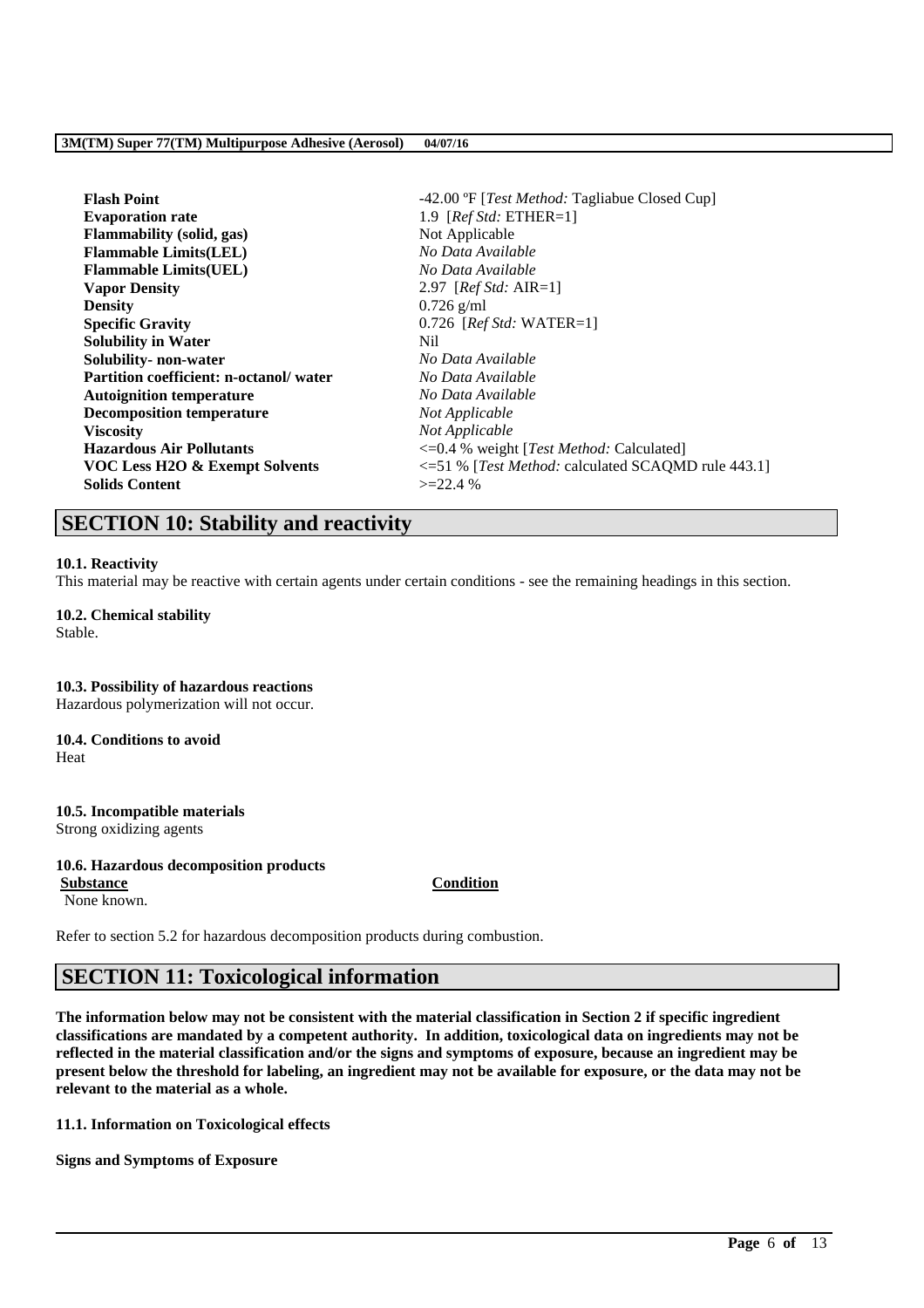### **Based on test data and/or information on the components, this material may produce the following health effects:**

#### **Inhalation:**

Intentional concentration and inhalation may be harmful or fatal.

Simple Asphyxiation: Signs/symptoms may include increased heart rate, rapid respirations, drowsiness, headache, incoordination, altered judgement, nausea, vomiting, lethargy, seizures, coma, and may be fatal.

Respiratory Tract Irritation: Signs/symptoms may include cough, sneezing, nasal discharge, headache, hoarseness, and nose and throat pain.

May cause additional health effects (see below).

#### **Skin Contact:**

Dermal Defatting: Signs/symptoms may include localized redness, itching, drying and cracking of skin.

#### **Eye Contact:**

Severe Eye Irritation: Signs/symptoms may include significant redness, swelling, pain, tearing, cloudy appearance of the cornea, and impaired vision.

#### **Ingestion:**

Gastrointestinal Irritation: Signs/symptoms may include abdominal pain, stomach upset, nausea, vomiting and diarrhea.

May cause additional health effects (see below).

### **Additional Health Effects:**

#### **Single exposure may cause target organ effects:**

Central Nervous System (CNS) Depression: Signs/symptoms may include headache, dizziness, drowsiness, incoordination, nausea, slowed reaction time, slurred speech, giddiness, and unconsciousness.

Single exposure, above recommended guidelines, may cause: Cardiac Sensitization: Signs/symptoms may include irregular heartbeat (arrhythmia), faintness, chest pain, and may be fatal.

### **Reproductive/Developmental Toxicity:**

Contains a chemical or chemicals which can cause birth defects or other reproductive harm.

### **Toxicological Data**

If a component is disclosed in section 3 but does not appear in a table below, either no data are available for that endpoint or the data are not sufficient for classification.

### **Acute Toxicity**

| <b>Name</b>     | Route                                 | <b>Species</b> | <b>Value</b>                                      |
|-----------------|---------------------------------------|----------------|---------------------------------------------------|
| Overall product | Dermal                                |                | No data available; calculated $ATE > 5,000$ mg/kg |
| Overall product | Inhalation-<br>Vapor $(4 \text{ hr})$ |                | No data available; calculated $ATE > 50$ mg/l     |
| Overall product | Ingestion                             |                | No data available; calculated $ATE > 5,000$ mg/kg |
| Propane         | Inhalation-<br>Gas $(4)$<br>hours)    | Rat            | $LC50 > 200,000$ ppm                              |
| Acetone         | Dermal                                | Rabbit         | $LD50 > 15,688$ mg/kg                             |
| Acetone         | Inhalation-<br>Vapor (4<br>hours)     | Rat            | LC50 $76 \text{ mg/l}$                            |
| Acetone         | Ingestion                             | Rat            | LD50 $5,800$ mg/kg                                |
| Cyclohexane     | Dermal                                | Rat            | $LD50 > 2,000$ mg/kg                              |
| Cyclohexane     | Inhalation-<br>Vapor (4               | Rat            | $LC50 > 32.9$ mg/l                                |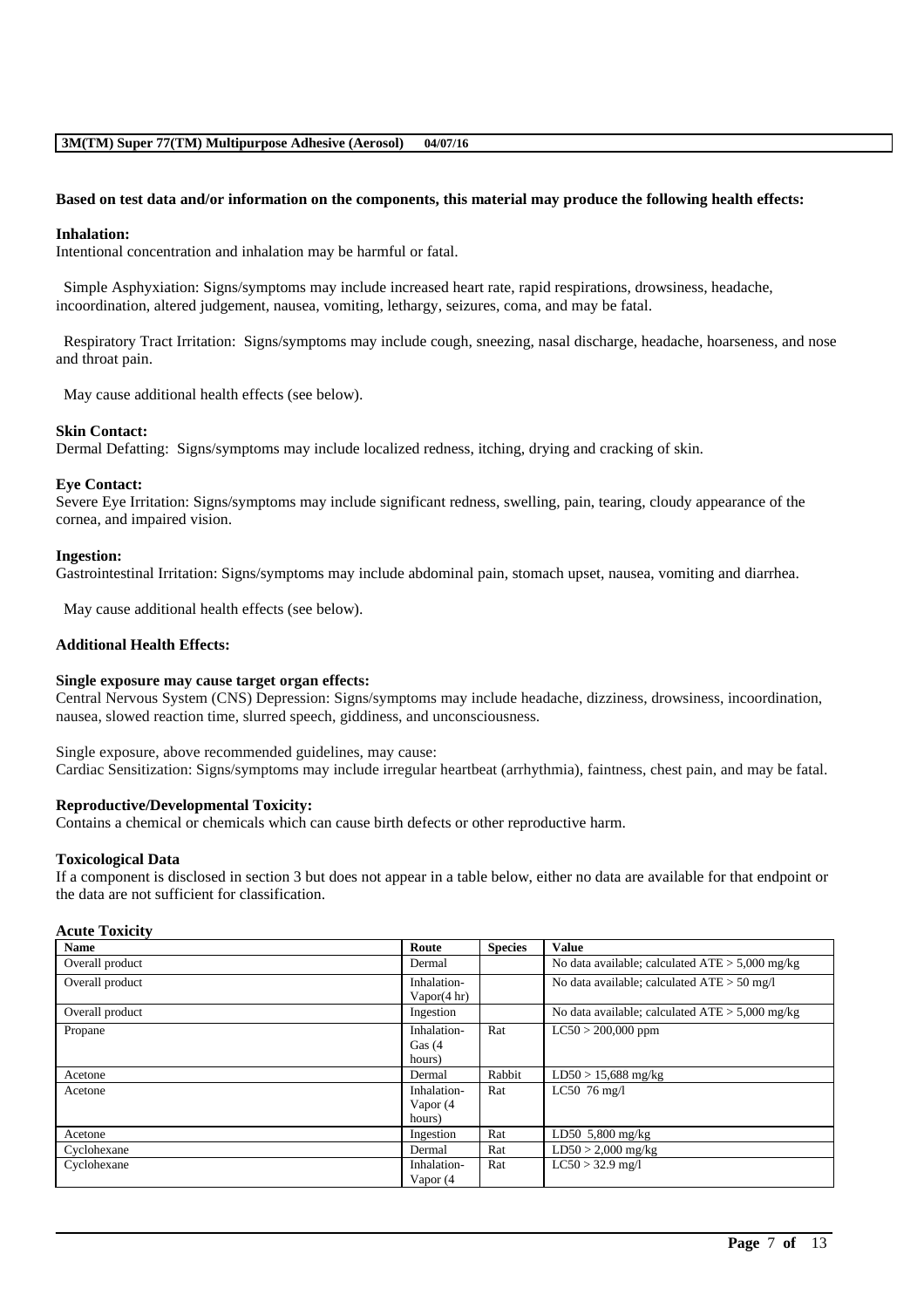|                                                                    | hours)      |        |                                            |
|--------------------------------------------------------------------|-------------|--------|--------------------------------------------|
| Cyclohexane                                                        | Ingestion   | Rat    | $LD50$ 6,200 mg/kg                         |
| Petroleum distillates                                              | Dermal      | Rabbit | $LD50 > 3,160$ mg/kg                       |
| Petroleum distillates                                              | Inhalation- | Rat    | $LC50 > 14.7$ mg/l                         |
|                                                                    | Vapor (4    |        |                                            |
|                                                                    | hours)      |        |                                            |
| Petroleum distillates                                              | Ingestion   | Rat    | $LD50 > 5,000$ mg/kg                       |
| Non-volatile components (N.J.T.S. Registry No. 04499600-           | Dermal      |        | LD50 estimated to be $> 5,000$ mg/kg       |
| 6433P)                                                             |             |        |                                            |
| Non-volatile components (N.J.T.S. Registry No. 04499600-<br>6433P) | Ingestion   |        | LD50 estimated to be $2,000 - 5,000$ mg/kg |
| Hexane                                                             | Dermal      | Rabbit | $LD50 > 2,000$ mg/kg                       |
| Hexane                                                             | Inhalation- | Rat    | LC50 170 mg/l                              |
|                                                                    | Vapor (4    |        |                                            |
|                                                                    | hours)      |        |                                            |
| Hexane                                                             | Ingestion   | Rat    | $LD50 > 28,700$ mg/kg                      |

 $\overline{ATE}$  = acute toxicity estimate

## **Skin Corrosion/Irritation**

| <b>Name</b>                                                    | <b>Species</b> | <b>Value</b>       |
|----------------------------------------------------------------|----------------|--------------------|
|                                                                |                |                    |
| Propane                                                        | Rabbit         | Minimal irritation |
| Acetone                                                        | Mouse          | Minimal irritation |
| Cyclohexane                                                    | Rabbit         | Mild irritant      |
| Petroleum distillates                                          | Rabbit         | Irritant           |
| Non-volatile components (N.J.T.S. Registry No. 04499600-6433P) | Professio      | Minimal irritation |
|                                                                | nal            |                    |
|                                                                | judgeme        |                    |
|                                                                | nt             |                    |
| Hexane                                                         | Human          | Mild irritant      |
|                                                                | and            |                    |
|                                                                | animal         |                    |

# **Serious Eye Damage/Irritation**

| <b>Name</b>           | <b>Species</b> | Value           |
|-----------------------|----------------|-----------------|
|                       |                |                 |
| Propane               | Rabbit         | Mild irritant   |
| Acetone               | Rabbit         | Severe irritant |
| Cyclohexane           | Rabbit         | Mild irritant   |
| Petroleum distillates | Rabbit         | Mild irritant   |
| Hexane                | Rabbit         | Mild irritant   |

## **Skin Sensitization**

| <b>Name</b>           | <b>Species</b> | Value           |
|-----------------------|----------------|-----------------|
| Petroleum distillates | Guinea         | Not sensitizing |
|                       | pig            |                 |
| Hexane                | Human          | Not sensitizing |

## **Respiratory Sensitization**

For the component/components, either no data are currently available or the data are not sufficient for classification.

### **Germ Cell Mutagenicity**

| <b>Name</b>           | Route    | <b>Value</b>                                   |
|-----------------------|----------|------------------------------------------------|
|                       |          |                                                |
| Propane               | In Vitro | Not mutagenic                                  |
| Acetone               | In vivo  | Not mutagenic                                  |
| Acetone               | In Vitro | Some positive data exist, but the data are not |
|                       |          | sufficient for classification                  |
| Cyclohexane           | In Vitro | Not mutagenic                                  |
| Cyclohexane           | In vivo  | Some positive data exist, but the data are not |
|                       |          | sufficient for classification                  |
| Petroleum distillates | In Vitro | Not mutagenic                                  |
| Hexane                | In Vitro | Not mutagenic                                  |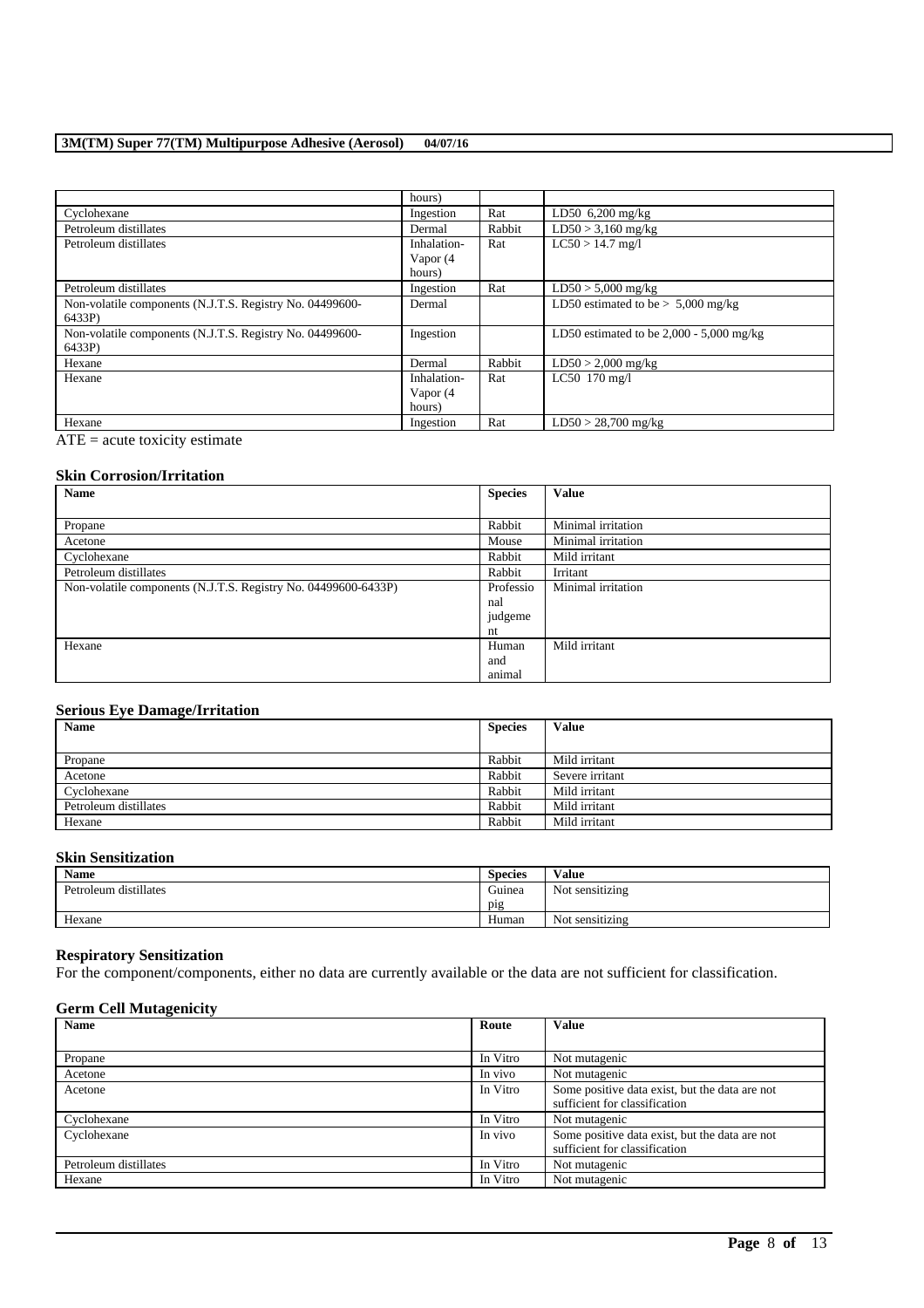| <b>VIVC</b><br>lexane<br>In<br>INOT<br>mutagenic |  |
|--------------------------------------------------|--|

# **Carcinogenicity**

| <b>Name</b>           | Route      | <b>Species</b> | Value                                          |
|-----------------------|------------|----------------|------------------------------------------------|
| Acetone               | Not        | Multiple       | Not carcinogenic                               |
|                       | Specified  | animal         |                                                |
|                       |            | species        |                                                |
| Petroleum distillates | Inhalation | Mouse          | Some positive data exist, but the data are not |
|                       |            |                | sufficient for classification                  |
| Hexane                | Dermal     | Mouse          | Not carcinogenic                               |
| Hexane                | Inhalation | Mouse          | Some positive data exist, but the data are not |
|                       |            |                | sufficient for classification                  |

# **Reproductive Toxicity**

# **Reproductive and/or Developmental Effects**

| <b>Name</b> | Route      | <b>Value</b>                                                                                         | <b>Species</b> | <b>Test Result</b>              | <b>Exposure</b><br><b>Duration</b> |
|-------------|------------|------------------------------------------------------------------------------------------------------|----------------|---------------------------------|------------------------------------|
| Acetone     | Ingestion  | Some positive male reproductive data<br>exist, but the data are not sufficient for<br>classification | Rat            | <b>NOAEL 1,700</b><br>mg/kg/day | 13 weeks                           |
| Acetone     | Inhalation | Some positive developmental data exist,<br>but the data are not sufficient for<br>classification     | Rat            | NOAEL 5.2<br>mg/l               | during<br>organogenesi<br>S        |
| Cyclohexane | Inhalation | Not toxic to female reproduction                                                                     | Rat            | <b>NOAEL 24</b><br>mg/1         | 2 generation                       |
| Cyclohexane | Inhalation | Not toxic to male reproduction                                                                       | Rat            | <b>NOAEL 24</b><br>mg/1         | 2 generation                       |
| Cyclohexane | Inhalation | Some positive developmental data exist,<br>but the data are not sufficient for<br>classification     | Rat            | NOAEL 6.9<br>mg/1               | 2 generation                       |
| Hexane      | Ingestion  | Not toxic to development                                                                             | Mouse          | <b>NOAEL 2,200</b><br>mg/kg/day | during<br>organogenesi<br>S        |
| Hexane      | Inhalation | Some positive developmental data exist,<br>but the data are not sufficient for<br>classification     | Rat            | NOAEL 0.7<br>mg/l               | during<br>gestation                |
| Hexane      | Ingestion  | Toxic to male reproduction                                                                           | Rat            | <b>NOAEL 1,140</b><br>mg/kg/day | 90 days                            |
| Hexane      | Inhalation | Toxic to male reproduction                                                                           | Rat            | LOAEL 3.52<br>mg/l              | 28 days                            |

# **Target Organ(s)**

# **Specific Target Organ Toxicity - single exposure**

| <b>Name</b> | Route      | <b>Target Organ(s)</b>               | <b>Value</b>                                                                       | <b>Species</b> | <b>Test Result</b>            | <b>Exposure</b><br><b>Duration</b> |
|-------------|------------|--------------------------------------|------------------------------------------------------------------------------------|----------------|-------------------------------|------------------------------------|
| Propane     | Inhalation | cardiac sensitization                | Causes damage to organs                                                            | Human          | <b>NOAEL Not</b><br>available |                                    |
| Propane     | Inhalation | central nervous<br>system depression | May cause drowsiness or<br>dizziness                                               | Human          | <b>NOAEL Not</b><br>available |                                    |
| Propane     | Inhalation | respiratory irritation               | All data are negative                                                              | Human          | <b>NOAEL Not</b><br>available |                                    |
| Acetone     | Inhalation | central nervous<br>system depression | May cause drowsiness or<br>dizziness                                               | Human          | <b>NOAEL Not</b><br>available |                                    |
| Acetone     | Inhalation | respiratory irritation               | Some positive data exist, but the<br>data are not sufficient for<br>classification | Human          | <b>NOAEL Not</b><br>available |                                    |
| Acetone     | Inhalation | immune system                        | Some positive data exist, but the<br>data are not sufficient for<br>classification | Human          | <b>NOAEL 1.19</b><br>mg/1     | 6 hours                            |
| Acetone     | Inhalation | liver                                | Some positive data exist, but the<br>data are not sufficient for<br>classification | Guinea<br>pig  | <b>NOAEL Not</b><br>available |                                    |
| Acetone     | Ingestion  | central nervous                      | May cause drowsiness or                                                            | Human          | <b>NOAEL Not</b>              | poisoning                          |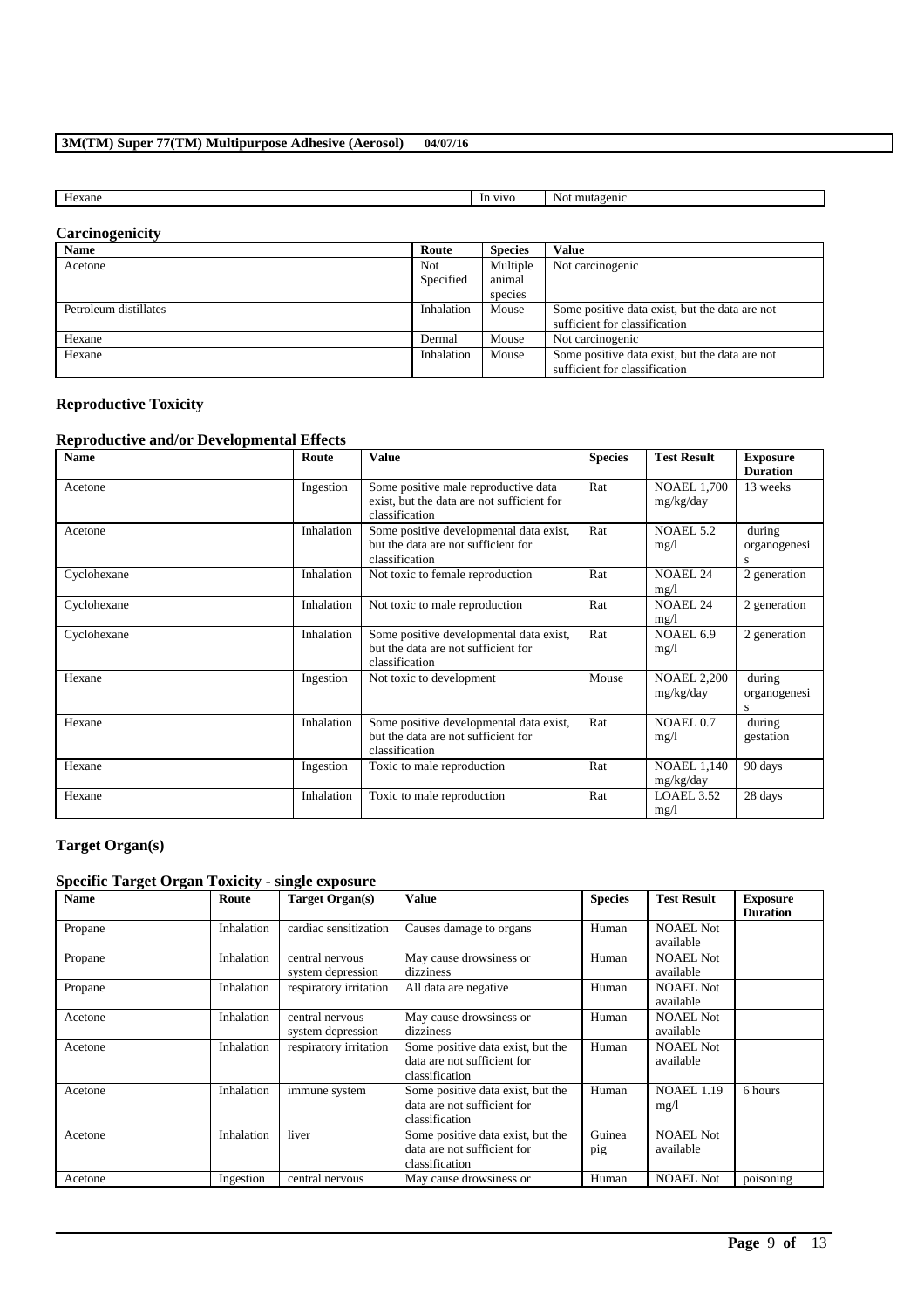|                       |            | system depression                    | dizziness                                                                          |                                   | available                     | and/or abuse  |
|-----------------------|------------|--------------------------------------|------------------------------------------------------------------------------------|-----------------------------------|-------------------------------|---------------|
| Cyclohexane           | Inhalation | central nervous<br>system depression | May cause drowsiness or<br>dizziness                                               | Human<br>and<br>animal            | <b>NOAEL Not</b><br>available |               |
| Cyclohexane           | Inhalation | respiratory irritation               | Some positive data exist, but the<br>data are not sufficient for<br>classification | Human<br>and<br>animal            | NOAEL Not<br>available        |               |
| Cyclohexane           | Ingestion  | central nervous<br>system depression | May cause drowsiness or<br>dizziness                                               | Professio<br>nal<br>judgeme<br>nt | NOAEL Not<br>available        |               |
| Petroleum distillates | Inhalation | central nervous<br>system depression | May cause drowsiness or<br>dizziness                                               | Human<br>and<br>animal            | <b>NOAEL Not</b><br>available |               |
| Petroleum distillates | Inhalation | respiratory irritation               | Some positive data exist, but the<br>data are not sufficient for<br>classification |                                   | <b>NOAEL Not</b><br>available |               |
| Petroleum distillates | Ingestion  | central nervous<br>system depression | May cause drowsiness or<br>dizziness                                               | Professio<br>nal<br>judgeme<br>nt | <b>NOAEL Not</b><br>available |               |
| Hexane                | Inhalation | central nervous<br>system depression | May cause drowsiness or<br>dizziness                                               | Human                             | <b>NOAEL Not</b><br>available | not available |
| Hexane                | Inhalation | respiratory irritation               | Some positive data exist, but the<br>data are not sufficient for<br>classification | Rabbit                            | <b>NOAEL Not</b><br>available | 8 hours       |
| Hexane                | Inhalation | respiratory system                   | Some positive data exist, but the<br>data are not sufficient for<br>classification | Rat                               | <b>NOAEL 24.6</b><br>mg/1     | 8 hours       |

# **Specific Target Organ Toxicity - repeated exposure**

| <b>Name</b> | Route      | <b>Target Organ(s)</b>   | <b>Value</b>                                                                       | <b>Species</b> | <b>Test Result</b>                 | <b>Exposure</b><br><b>Duration</b> |
|-------------|------------|--------------------------|------------------------------------------------------------------------------------|----------------|------------------------------------|------------------------------------|
| Acetone     | Dermal     | eyes                     | Some positive data exist, but the<br>data are not sufficient for<br>classification | Guinea<br>pig  | <b>NOAEL Not</b><br>available      | 3 weeks                            |
| Acetone     | Inhalation | hematopoietic<br>system  | Some positive data exist, but the<br>data are not sufficient for<br>classification | Human          | <b>NOAEL 3</b><br>mg/1             | 6 weeks                            |
| Acetone     | Inhalation | immune system            | Some positive data exist, but the<br>data are not sufficient for<br>classification | Human          | <b>NOAEL 1.19</b><br>mg/1          | 6 days                             |
| Acetone     | Inhalation | kidney and/or<br>bladder | Some positive data exist, but the<br>data are not sufficient for<br>classification | Guinea<br>pig  | <b>NOAEL 119</b><br>mg/1           | not available                      |
| Acetone     | Inhalation | heart   liver            | All data are negative                                                              | Rat            | <b>NOAEL 45</b><br>mg/1            | 8 weeks                            |
| Acetone     | Ingestion  | kidney and/or<br>bladder | Some positive data exist, but the<br>data are not sufficient for<br>classification | Rat            | <b>NOAEL 900</b><br>mg/kg/day      | 13 weeks                           |
| Acetone     | Ingestion  | heart                    | Some positive data exist, but the<br>data are not sufficient for<br>classification | Rat            | NOAEL.<br>2.500<br>mg/kg/day       | 13 weeks                           |
| Acetone     | Ingestion  | hematopoietic<br>system  | Some positive data exist, but the<br>data are not sufficient for<br>classification | Rat            | <b>NOAEL 200</b><br>mg/kg/day      | 13 weeks                           |
| Acetone     | Ingestion  | liver                    | Some positive data exist, but the<br>data are not sufficient for<br>classification | Mouse          | <b>NOAEL</b><br>3.896<br>mg/kg/day | 14 days                            |
| Acetone     | Ingestion  | eyes                     | All data are negative                                                              | Rat            | <b>NOAEL</b><br>3,400<br>mg/kg/day | 13 weeks                           |
| Acetone     | Ingestion  | respiratory system       | All data are negative                                                              | Rat            | <b>NOAEL</b><br>2.500<br>mg/kg/day | 13 weeks                           |
| Acetone     | Ingestion  | muscles                  | All data are negative                                                              | Rat            | <b>NOAEL</b><br>$2,500$ mg/kg      | 13 weeks                           |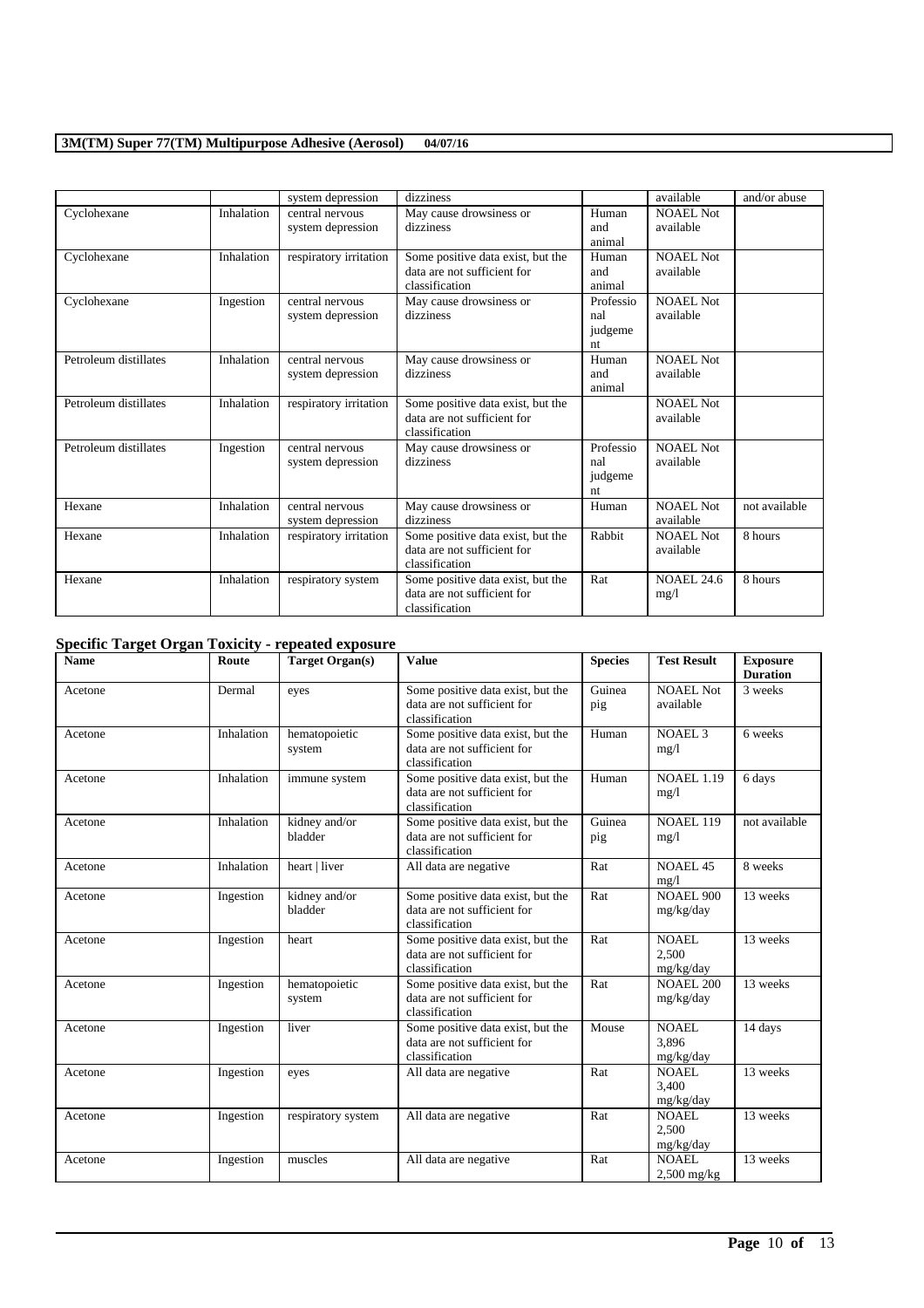| Acetone     | Ingestion  | skin   bone, teeth,<br>nails, and/or hair                                                              | All data are negative                                                              | Mouse  | <b>NOAEL</b><br>11,298<br>mg/kg/day | 13 weeks                 |
|-------------|------------|--------------------------------------------------------------------------------------------------------|------------------------------------------------------------------------------------|--------|-------------------------------------|--------------------------|
| Cyclohexane | Inhalation | liver                                                                                                  | Some positive data exist, but the<br>data are not sufficient for<br>classification | Rat    | <b>NOAEL 24</b><br>mg/1             | 90 days                  |
| Cyclohexane | Inhalation | auditory system                                                                                        | Some positive data exist, but the<br>data are not sufficient for<br>classification | Rat    | NOAEL 1.7<br>mg/1                   | 90 days                  |
| Cyclohexane | Inhalation | kidney and/or<br>bladder                                                                               | Some positive data exist, but the<br>data are not sufficient for<br>classification | Rabbit | <b>NOAEL 2.7</b><br>mg/1            | $10$ weeks               |
| Cyclohexane | Inhalation | hematopoietic<br>system                                                                                | Some positive data exist, but the<br>data are not sufficient for<br>classification | Mouse  | <b>NOAEL 24</b><br>mg/l             | 14 weeks                 |
| Cyclohexane | Inhalation | peripheral nervous<br>system                                                                           | All data are negative                                                              | Rat    | <b>NOAEL 8.6</b><br>mg/1            | 30 weeks                 |
| Hexane      | Inhalation | peripheral nervous<br>system                                                                           | Causes damage to organs through<br>prolonged or repeated exposure                  | Human  | <b>NOAEL Not</b><br>available       | occupational<br>exposure |
| Hexane      | Inhalation | respiratory system                                                                                     | Some positive data exist, but the<br>data are not sufficient for<br>classification | Mouse  | <b>LOAEL 1.76</b><br>mg/1           | 13 weeks                 |
| Hexane      | Inhalation | liver                                                                                                  | Some positive data exist, but the<br>data are not sufficient for<br>classification | Rat    | <b>NOAEL Not</b><br>available       | 6 months                 |
| Hexane      | Inhalation | kidney and/or<br>bladder                                                                               | Some positive data exist, but the<br>data are not sufficient for<br>classification | Rat    | <b>LOAEL 1.76</b><br>mg/1           | 6 months                 |
| Hexane      | Inhalation | hematopoietic<br>system                                                                                | Some positive data exist, but the<br>data are not sufficient for<br>classification | Mouse  | <b>NOAEL 35.2</b><br>mg/1           | 13 weeks                 |
| Hexane      | Inhalation | auditory system  <br>immune system  <br>eyes                                                           | Some positive data exist, but the<br>data are not sufficient for<br>classification | Human  | <b>NOAEL Not</b><br>available       | occupational<br>exposure |
| Hexane      | Inhalation | heart $ $ skin $ $<br>endocrine system                                                                 | All data are negative                                                              | Rat    | <b>NOAEL 1.76</b><br>mg/l           | 6 months                 |
| Hexane      | Ingestion  | peripheral nervous<br>system                                                                           | Some positive data exist, but the<br>data are not sufficient for<br>classification | Rat    | <b>NOAEL</b><br>1.140<br>mg/kg/day  | 90 days                  |
| Hexane      | Ingestion  | endocrine system  <br>hematopoietic<br>system   liver  <br>immune system  <br>kidney and/or<br>bladder | Some positive data exist, but the<br>data are not sufficient for<br>classification | Rat    | <b>NOAEL Not</b><br>available       | 13 weeks                 |

# **Aspiration Hazard**

| <b>Name</b>           | $-1$<br>Value     |
|-----------------------|-------------------|
| Cyclohexane           | Aspiration hazard |
| Petroleum distillates | Aspiration hazard |
| Hexane                | Aspiration hazard |

**Please contact the address or phone number listed on the first page of the SDS for additional toxicological information on this material and/or its components.**

# **SECTION 12: Ecological information**

# **Ecotoxicological information**

Please contact the address or phone number listed on the first page of the SDS for additional ecotoxicological information on this material and/or its components.

# **Chemical fate information**

Please contact the address or phone number listed on the first page of the SDS for additional chemical fate information on this material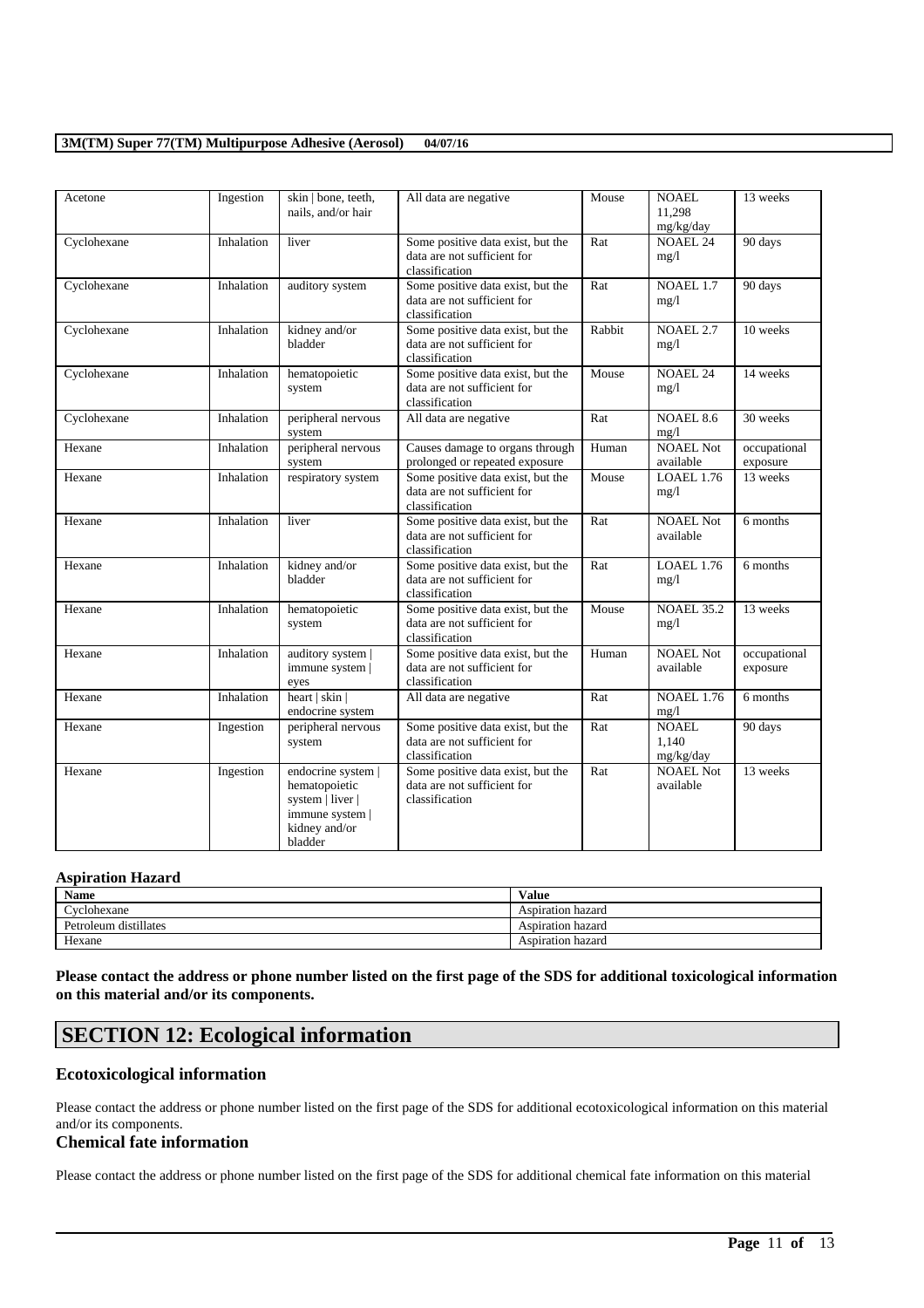and/or its components.

# **SECTION 13: Disposal considerations**

### **13.1. Disposal methods**

Dispose of contents/ container in accordance with the local/regional/national/international regulations.

Dispose of waste product in a permitted industrial waste facility. Facility must be capable of handling aerosol cans.

# **EPA Hazardous Waste Number (RCRA):** D001 (Ignitable)

# **SECTION 14: Transport Information**

For Transport Information, please visit http://3M.com/Transportinfo or call 1-800-364-3577 or 651-737-6501.

# **SECTION 15: Regulatory information**

# **15.1. US Federal Regulations**

Contact 3M for more information.

# **311/312 Hazard Categories:**

Fire Hazard - Yes Pressure Hazard - Yes Reactivity Hazard - No Immediate Hazard - Yes Delayed Hazard - Yes

**Section 313 Toxic Chemicals subject to the reporting requirements of that section and 40 CFR part 372 (EPCRA):**

| Ingredient  | C.A.S. No | $%$ by Wt            |
|-------------|-----------|----------------------|
| Cyclohexane | 110-82-7  | Trade Secret 10 - 20 |

# **15.2. State Regulations**

Contact 3M for more information.

# **15.3. Chemical Inventories**

The components of this product are in compliance with the chemical notification requirements of TSCA.

Contact 3M for more information.

# **15.4. International Regulations**

Contact 3M for more information.

**This SDS has been prepared to meet the U.S. OSHA Hazard Communication Standard, 29 CFR 1910.1200.**

# **SECTION 16: Other information**

# **NFPA Hazard Classification**

**Health:** 2 **Flammability:** 4 **Instability:** 0 **Special Hazards:** None **Aerosol Storage Code:** 3

National Fire Protection Association (NFPA) hazard ratings are designed for use by emergency response personnel to address the hazards that are presented by short-term, acute exposure to a material under conditions of fire, spill, or similar emergencies. Hazard ratings are primarily based on the inherent physical and toxic properties of the material but also include